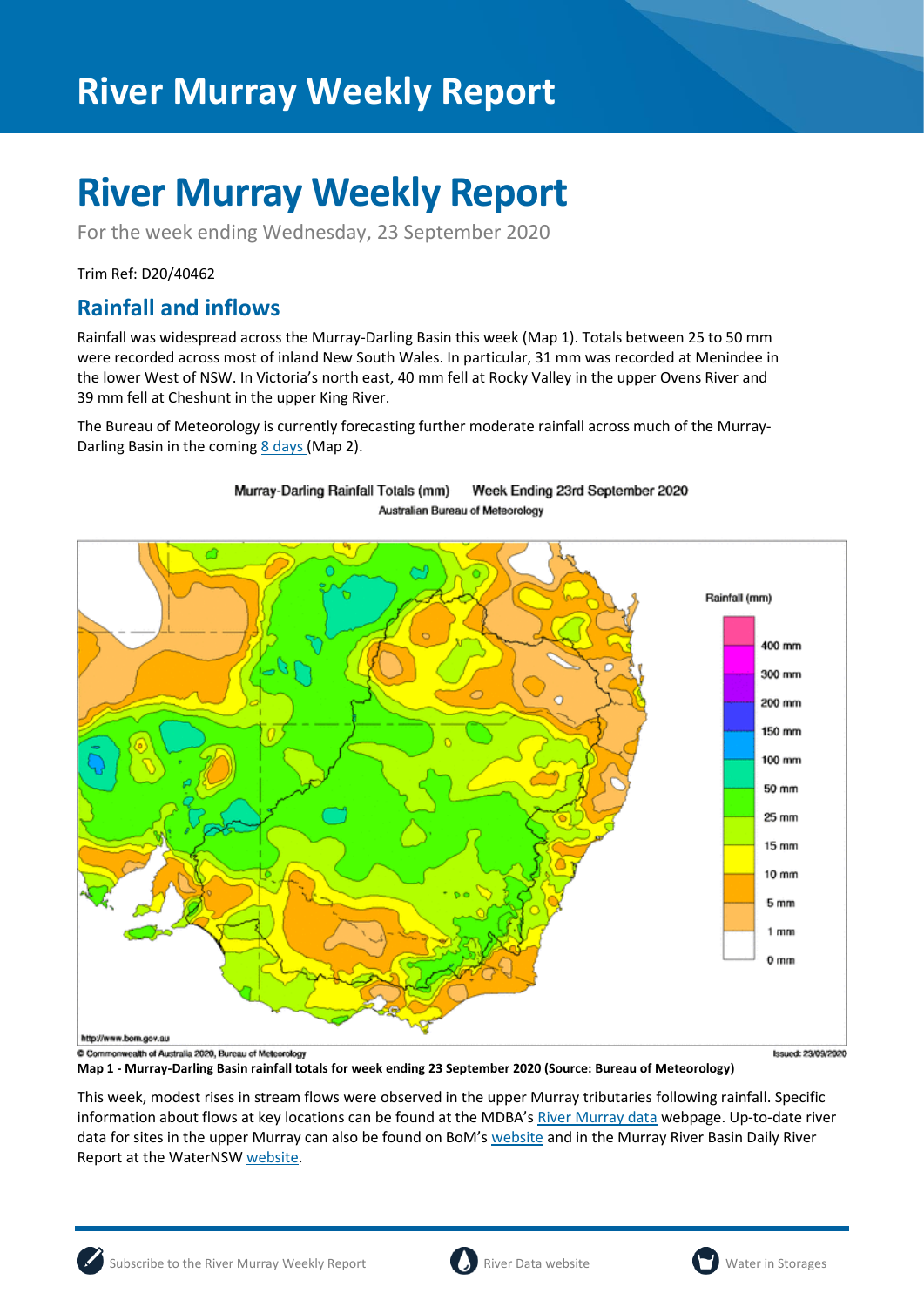## **System operations**

#### **Unregulated flow event**

Since heavy rainfall in late April soaked catchments and boosted tributary inflows from the Ovens, Kiewa and Goulburn Rivers, catchments have remained responsive to rainfall. Healthy tributary inflows have continued during May, June, July and August. Theses tributary inflows have resulted in the effective filling of Lake Victoria and an extended period of unregulated flows into South Australia since 27 June.

Recent warmer and drier conditions have resulted in reduced inflows and increasing system demands. Without further rainfall, the current period of unregulated flow is expected to conclude this Friday. As such, the re-filling of Lake Victoria is well underway and access to unregulated flows has ceased along river reaches upstream of Wentworth.

For more information on the expected duration and the specific river reaches where unregulated flow currently applies, please refer to your local water authority.

## **River operations**

- MDBA active storage continues to rise
- Water for the environment supporting Murray Cod outcomes in Murray
- Lake Victoria approaching full supply
- Unregulated system flows set to finish at South Australian border this week
- Water for the environment to help native fish in lower Darling

#### **River operations and the COVID-19 virus**

The MDBA is continuing to work with government partners and stakeholders during this challenging time. In response to the impact of COVID-19, the MDBA has enacted business continuity arrangements to ensure the continued operation of our business functions. River operations have been identified as a priority in this time as running the river is essential to supporting irrigation supply t[o agricultural industries.](https://www.agriculture.gov.au/biosecurity/coronavirus/food-agriculture)

We hope all our community members remain safe at this time. We encourage all river users to evaluate plans against government advice, physical distancing and travel, and to support actions to limit the spread of COVID-19.

#### **Water quality impacts**

An amber alert for **blue-green algae** is current in the River Murray system for the Gulpa Creek at Mathoura and the Edward River at Old Morago. It is important that water users regularly keep up to date with algal alerts, notices and health warnings. This information is available throug[h Goulburn-Murray Water](https://www.g-mwater.com.au/news/bga) an[d WaterNSW.](https://www.waternsw.com.au/water-quality/algae)

As the Bureau of Metrology continues to [forecast wet conditions](http://www.bom.gov.au/climate/outlooks/#/overview/summary) across south eastern Australia, Murray Darling Basin communities should be aware there is a significant risk of hypoxic blackwater events occurring particularly in New South Wales. After three hot and dry years, floodplains have a high load of leaf litter. The high chance of La Niña conditions in spring increases the risk of floods, which can wash organic matter into waterways and lead to hypoxic blackwater events. More information is provided in the [MDBA and WaterNSW joint media release.](file:///C:/Users/ta1/AppData/Local/Microsoft/Windows/INetCache/Content.Outlook/HWHE1VVV/ains%20wash%20organic%20matter%20into%20waterways%20it%20can%20lead%20to%20hypoxic%20blackwater%20events)

#### **Monthly snapshot of water in the system**

River Murray communities can now access a monthly point-in-time snapshot that shows what water is in the river for the environment compared with water for towns, industries and irrigators.

Every day, water enters the river at different points and for different purposes, including irrigation, town water supply, industries and specific environmental benefits. The monthly snapshot shows in simple terms the volume of flow and the extent to which it comprises water for the environment at five locations—in the Murray River at Yarrawonga and the South Australian border, and in the Murrumbidgee, Goulburn and Darling rivers just upstream of their junction with the Murray. Find out more o[n Flows in the River Murray System in August.](https://www.mdba.gov.au/river-murray-system/river-murray-operations/sharing-river-murray-water/flows-river-murray-system)





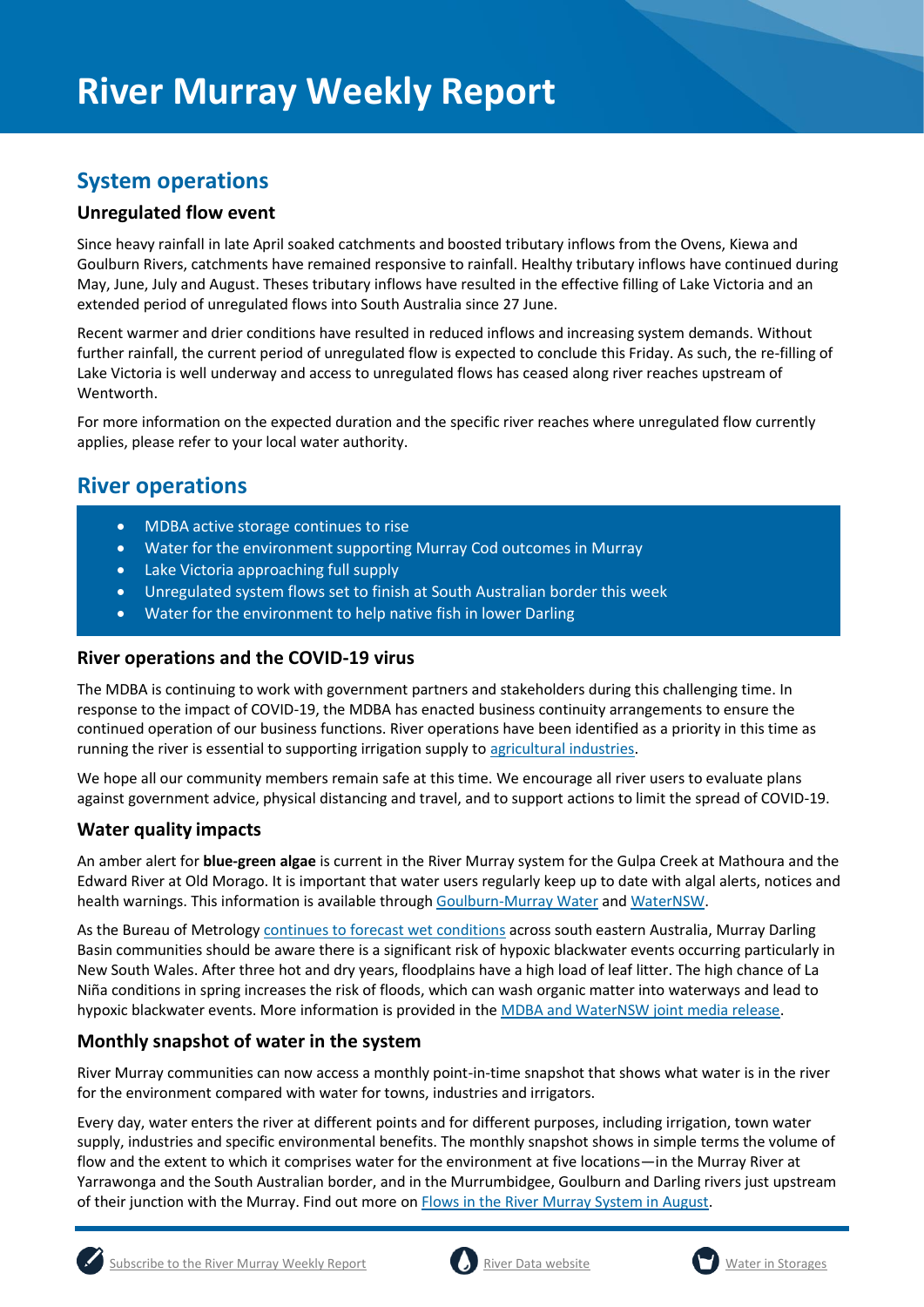#### **River operations**

Over the past week, MDBA total active storage increased by 55 GL to 4,625 GL (55% capacity).

At **Dartmouth Reservoir**, the storage increased by 14 GL this week to 2,168 GL (56% capacity). The release, measured at Colemans, continued to target the minimum flow of 200 ML/day.

At **Hume Reservoir** th[e storage](https://riverdata.mdba.gov.au/hume-dam) level increased by 33 GL to 1,982 GL (66% capacity). Hume releases eased from 5,500 ML/day to 2,500 ML/day this week in response to forecast rainfall. As the rainfall only produced modest stream flows in the Ovens and Kiewa rivers the release has since increased again to 5,500 ML/day to meet downstream irrigation and environmental demands. In the coming weeks, Hume releases will continue to be influenced by rainfall, irrigation demands and orders for water for the environment.

At **Lake Mulwala,** the pool level is 124.72 m AHD and within the normal operating range of between 124.6 and 124.9 m AHD. Across the week irrigation diversions reduced with rainfall and cooler weather. Towards the end of the week diversion to both Mulwala Canal and Yarrawonga Main Channel increased again to 1,300 ML/day and 700 ML/day, respectively.

The release from **Yarrawonga Weir** has varied between 7,000 and 7,500 ML/day, of which between 1,500 and 2000 ML/day is water for the environment. Without significant rainfall, similar releases are anticipated over coming weeks. These higher flows are designed to provide water levels that support the Murray Cod nesting season, while also increasing lateral connectivity between the River Murray and the **Barmah-Millewa Forest**. This greater connectivity has been enabled by the opening of selected regulators in the forest which promotes increased productivity in the river and supports plants and animals in the forest.

All actions associated with water for the environment are tracked and water usage debited from environmental water holder accounts.

With the gates raised clear of the water at **Edward River Offtake**, flows continue to respond to changes in the Murray. This week, with releases from Yarrawonga, flow through the offtake slowly increased to near 1,200 ML/day. Flow through the **Gulpa River Offtake** increased slightly to near 260 ML/day. Downstream, diversions to Wakool Main Canal averaged 280 ML/day. This week, the release from Stevens Weir increased from 700 ML/day to near 950 ML/day and is anticipated to remain near this rate in the coming week.

On the **Goulburn River**, the flow measured at McCoys Bridge receded from 3,200 ML/day to the current rate near 2,240 ML/day. The current inflow into the River Murray is comprised mostly of environmental water that has been used to slow the flow recessions in parts of the Goulburn system. Over the coming week, without rainfall, flows are expected to continue to gradually ease. Information regarding opportunities for allocation trade between the Goulburn and Murray Valleys is available at the Victorian water register [website.](http://waterregister.vic.gov.au/water-trading/allocation-trading#AllocationTradeOpportunities)

[Diversions](https://riverdata.mdba.gov.au/national-channel-ds-torrumbarry-headworks) to National Channel from the **Torrumbarry Weir** pool reduced from 1,700 ML/day to 970 ML/day this week. Demands are expected to increase again to around 1,800 ML/day in the coming week. A portion of this flow is being used to maintain baseflows in the Gunbower Creek with the aim of providing increased habitat for native fish and other aquatic animals over the spring period. Flow in Gunbower Creek returns to the River Murray via Koondrook Spillway, downstream of Torrumbarry Weir near Barham. This week the release downstream of Torrumbarry Weir averaged 7,000 ML/day and over the coming week flows are anticipated to start to gradually reduce.

Inflow from the **Murrumbidgee River**, measured a[t Balranald,](https://riverdata.mdba.gov.au/balranald-weir-downstream) is near the September end of system target of 1,330 ML/day. Similar flows are anticipated over the coming week before easing in October. With drier conditions across the last few weeks, supplementary access for the Murrumbidgee system has finished in most reaches. Please see the [WaterNSW website](https://www.waternsw.com.au/supply/regional-nsw/supplementary) for more information. The [Murrumbidgee IVT balance](https://www.waternsw.com.au/customer-service/ordering-trading-and-pricing/trading/murrumbidgee) is open for trade from the Murray to the Murrumbidgee (101 GL) but remains closed for trade from the Murrumbidgee to the Murray.



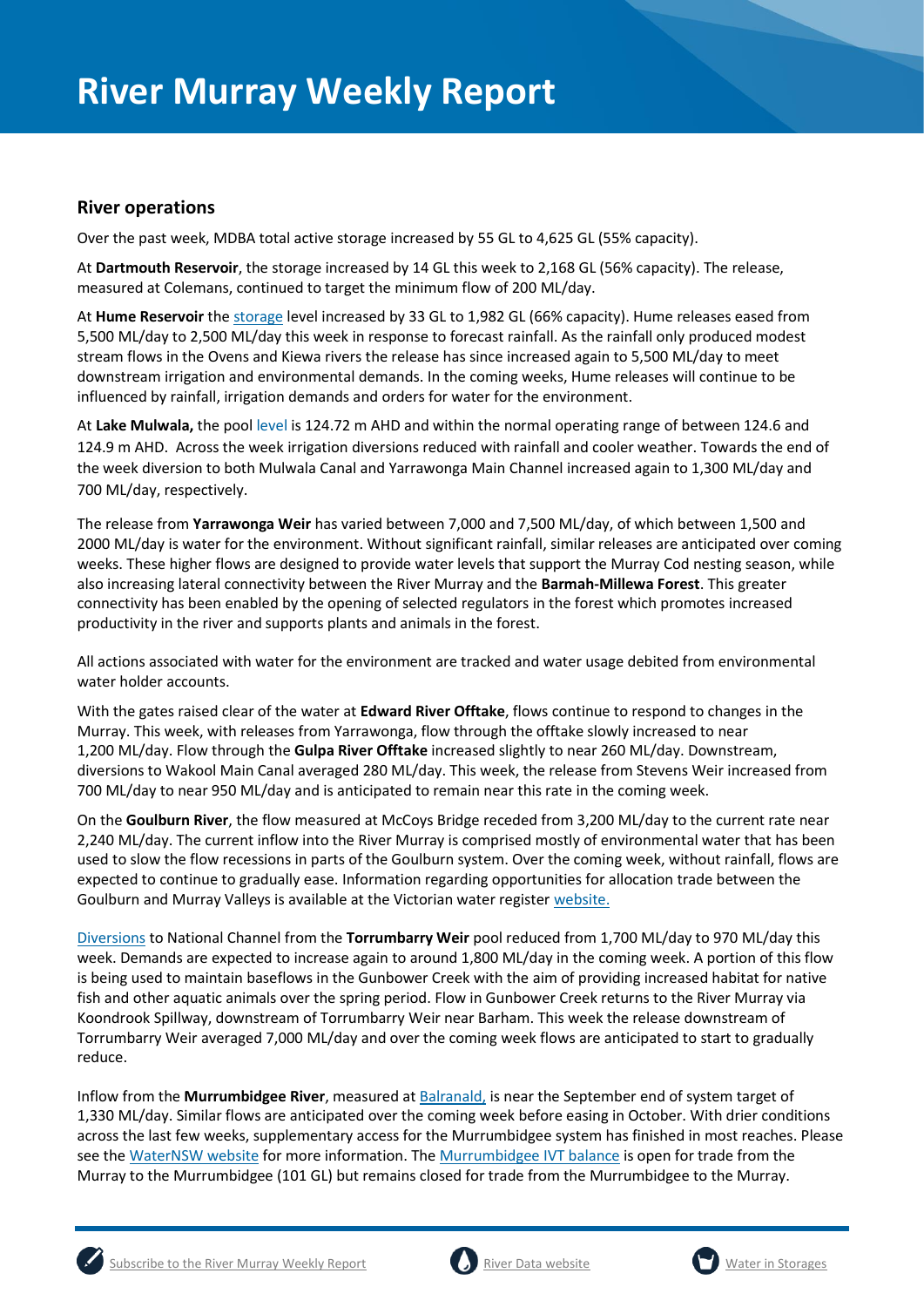

**Photo 1 – Storm developing over the upper Murrumbidgee catchment in the outskirts of Canberra (Photo by Trevor Jacobs, MDBA)** 

At **Euston Weir**, th[e weir pool level](https://riverdata.mdba.gov.au/euston-weir-upstream) is at FSL. This week th[e downstream release](https://riverdata.mdba.gov.au/euston-weir-downstream) averaged around 9,200 ML/day and is expected to remain around this rate in the coming week.

Continued inflows to **Menindee Lakes** resulted in th[e storage](https://riverdata.mdba.gov.au/menindee-lakes-combined-storage) increasing by 6 GL to 470 GL (27% capacity). The downstream release, measured at Weir 32, increased slightly this week to near 440 ML/day with modest environmental releases commencing to the lower Darling. These flows aim to improve the condition of the lower Darling and help Murray Cod breed this spring. For more information refer to th[e Commonwealth Environmental](https://www.environment.gov.au/cewo/media-release/lower-darling-baaka-flows-boosted)  [Water Office](https://www.environment.gov.au/cewo/media-release/lower-darling-baaka-flows-boosted) and [NSW Department of Planning, Industry and Environment.](https://www.environment.nsw.gov.au/news/spring-flow-for-fish-in-the-lower-darling-baaka-river) Following the rainfall and streamflow responses during recent months[, water restrictions](https://www.industry.nsw.gov.au/water/allocations-availability/temporary-water-restrictions) have been lifted in many locations across NSW. Links to drought services and assistance can be accessed via the MDBA [drought webpage.](https://www.mdba.gov.au/managing-water/drought-murray-darling-basin)

At **Wentworth Weir**, the weir pool level is being managed to target around FSL. The downstream flow reduced from the peak around 15,100 ML/day mid last week to the current rate near 8,000 ML/day. Flow is expected to continue around this rate for the coming week.

The **Lock 9, Lock 8 and Lock 7** weir pools continue to vary near FSL, within their normal operating range.



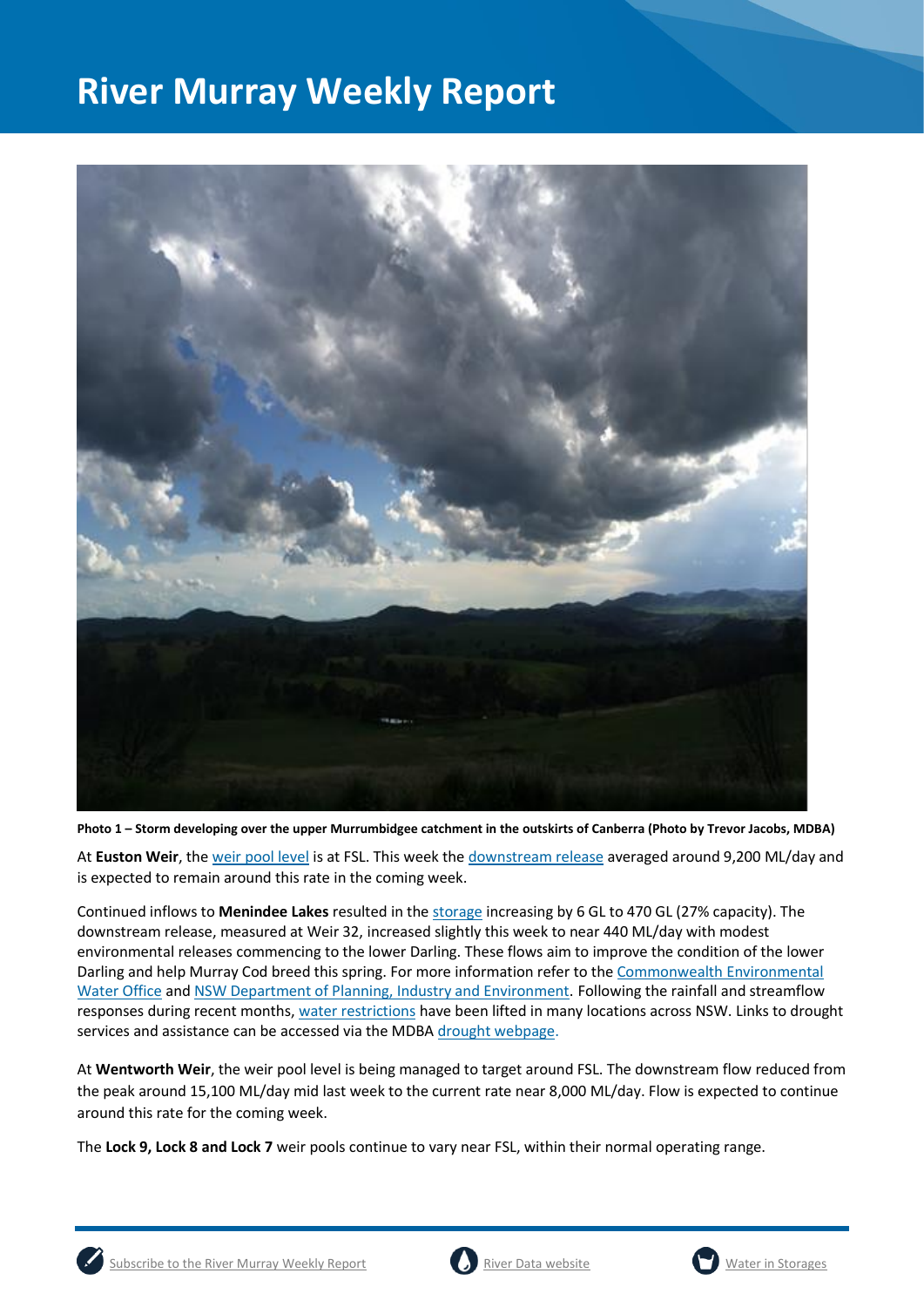The storage level at **Lake Victoria** increased by 2 GL to 669 GL (99% capacity) this week. The storage is approaching full, with the expectation that, without significant rainfall, unregulated flow to South Australia will cease on Friday. The storage is being deliberately filled at the end of unregulated flows in accordance with the Lake Victoria Operating Strategy. The strategy aims to fill the storage as late as possible while also minimising the length of time the storage is held at a steady level. This is done with the aim of minimising erosion and inundation impacts on sensitive foreshore vegetation and cultural heritage material.

The [flow](https://riverdata.mdba.gov.au/flow-south-australia-calculated) to **South Australia** remains above normal September Entitlement (4,500 ML/day) as unregulated flows continue. Over the past week the flow averaged around 9,400 ML/day. Flow is expected to ease early in the coming week as the unregulated flows cease and then target a more stable flow near 7,200 ML/day over the coming week as environmental water arrives from upstream.

The **Lower Lakes** 5-day average water level is 0.82 m AHD. Continuing unregulated flow into the Lower Lakes has allowed large volumes to be released to the Coorong to target outcomes in the Coorong and at the Murray Mouth. Increased barrage releases will continue to be made when conditions allow to push fresh water into the Coorong. For information on barrage releases and South Australia's Entitlement flow, see the South Australian Department for Environment and Water Weekl[y River Murray Flow Report.](https://www.environment.sa.gov.au/topics/river-murray/flow-reports)

#### **For media inquiries contact the Media Officer on 02 6279 0141**

ANDREW REYNOLDS Executive Director, River Management



**Australian Government** 







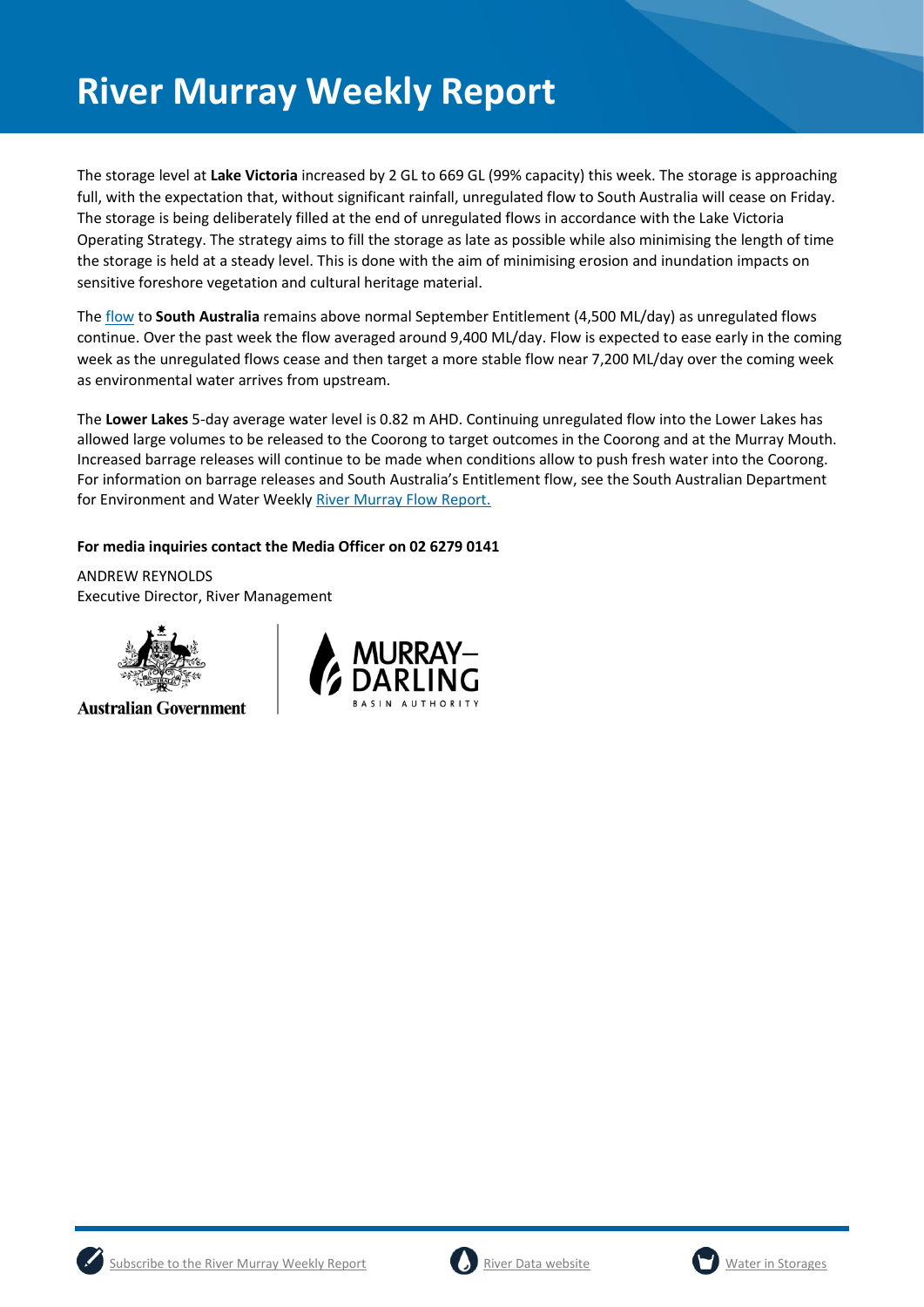#### Water in Storage Water in Storage Week ending Wednesday 23 Sep 2020

| <b>MDBA Storages</b>             | Full<br>Supply<br>Level | Full<br>Supply<br>Volume | Current<br>Storage<br>Level | Current | Storage | Dead<br>Storage | Active<br>Storage | Change in Total<br>Storage for the<br>Week |
|----------------------------------|-------------------------|--------------------------|-----------------------------|---------|---------|-----------------|-------------------|--------------------------------------------|
|                                  | $(m$ AHD)               | (GL)                     | $(m$ AHD)                   | (GL)    | %       | (GL)            | (GL)              | (GL)                                       |
| Dartmouth Reservoir              | 486.00                  | 3856                     | 455.67                      | 2 1 6 8 | 56%     | 71              | 2 0 9 7           | $+14$                                      |
| Hume Reservoir                   | 192.00                  | 3 0 0 5                  | 186.28                      | 982     | 66%     | 23              | 1959              | $+33$                                      |
| Lake Victoria                    | 27.00                   | 677                      | 26.94                       | 669     | 99%     | 100             | 569               | $+2$                                       |
| Menindee Lakes                   |                         | 1 731*                   |                             | 470     | 27%     | (- -) #         | 0                 | $+6$                                       |
| <b>Total</b>                     |                         | 9 2 6 9                  |                             | 5 2 8 9 | 57%     | $ -$            | 4 6 2 5           | $+55$                                      |
| <b>Total Active MDBA Storage</b> |                         |                          |                             |         | 55% ^   |                 |                   |                                            |

#### **Major State Storages**

| <b>Burriniuck Reservoir</b> | 026     | 816 | 79% | $\sim$ | 813 | -9        |
|-----------------------------|---------|-----|-----|--------|-----|-----------|
| <b>Blowering Reservoir</b>  | 631     | 254 | 77% | 24     | 230 | $-$<br>ิบ |
| Eildon Reservoir            | 3 3 3 4 | 957 | 59% | 100    | 857 | $+16$     |

\* Menindee surcharge capacity – 2050 GL \*\* All Data is rounded to nearest GL \*\*

# NSW has sole access to water when the storage falls below 480 GL. MDBA regains access to water when the storage next reaches 640 GL. ^ % of total active MDBA storage

|  |  | <b>Snowy Mountains Scheme</b> |  |
|--|--|-------------------------------|--|
|--|--|-------------------------------|--|

Snowy diversions for week ending 22 Sep 2020

| <b>Storage</b>         | Active Storage (GL) | Weekly Change (GL) | Diversion (GL)   | This Week | From 1 May 2020 |
|------------------------|---------------------|--------------------|------------------|-----------|-----------------|
| Lake Eucumbene - Total | 109                 | $+55$              | Snowy-Murray     | $+0$      | 420             |
| Snowy-Murray Component | 519                 | $+37$              | Tooma-Tumut      | $+7$      | 128             |
| <b>Target Storage</b>  | 240                 |                    | Net Diversion    | -6        | 291             |
|                        |                     |                    | Murray 1 Release | $+13$     | 563             |

#### **Major Diversions from Murray and Lower Darling (GL) \***

| <b>New South Wales</b>      | This Week | From 1 July 2020 | Victoria                        | This Week | From 1 July 2020 |
|-----------------------------|-----------|------------------|---------------------------------|-----------|------------------|
| Murray Irrig. Ltd (Net)     | 9.8       | 129              | Yarrawonga Main Channel (net)   | 3.2       | 19               |
| <b>Wakool Sys Allowance</b> | 2.4       | 25               | Torrumbarry System + Nyah (net) | 3.6       | 45               |
| Western Murray Irrigation   | $0.2\,$   |                  | Sunraysia Pumped Districts      | 0.9       |                  |
| Licensed Pumps              | 2.9       | 38               | Licensed pumps - GMW (Nyah+u/s) | 0.2       |                  |
| Lower Darling               | $0.0\,$   |                  | Licensed pumps - LMW            | 4.3       | 29               |
| <b>TOTAL</b>                | 15.3      | 193              | TOTAL                           | 12.2      | 103              |

\* Figures are derived from actual and estimates where data is unavailable. Please note that not all data may have been available at the time of creating this report. \*\* All data above is rounded to nearest 100 ML for weekly data and nearest GL for cumulative data

| Flow to South Australia (GL)<br>* Flow to SA will be greater than normal entitlement for<br>this month due to environmental flows. | Entitlement this month<br>Flow this week<br>Flow so far this month<br>Flow last month | $135.0*$<br>64.5<br>224.1<br>261.6 | (9 200 ML/day) |
|------------------------------------------------------------------------------------------------------------------------------------|---------------------------------------------------------------------------------------|------------------------------------|----------------|
|------------------------------------------------------------------------------------------------------------------------------------|---------------------------------------------------------------------------------------|------------------------------------|----------------|

#### **Salinity (EC) (microSiemens/cm at 25<sup>o</sup> C)**

|                         | Current | Average over the last week | Average since 1 August 2020 |
|-------------------------|---------|----------------------------|-----------------------------|
| Swan Hill               | 110     | 110                        | 120                         |
| Euston                  |         |                            |                             |
| <b>Red Cliffs</b>       | 160     | 160                        | 140                         |
| Merbein                 | 180     | 160                        | 180                         |
| Burtundy (Darling)      | 330     | 320                        | 310                         |
| Lock 9                  | 130     | 130                        | 130                         |
| Lake Victoria           | 120     | 120                        | 120                         |
| Berri                   | 160     | 160                        | 150                         |
| Waikerie                | 180     | 180                        | 200                         |
| Morgan                  | 190     | 190                        | 200                         |
| Mannum                  | 240     | 230                        | 220                         |
| Murray Bridge           | 250     | 250                        | 240                         |
| Milang (Lake Alex.)     | 820     | 810                        | 870                         |
| Poltalloch (Lake Alex.) | 400     | 480                        | 460                         |
| Meningie (Lake Alb.)    | 1740    | 1710                       | 1690                        |
| Goolwa Barrages         | 1 500   | 1 130                      | 1 5 2 0                     |





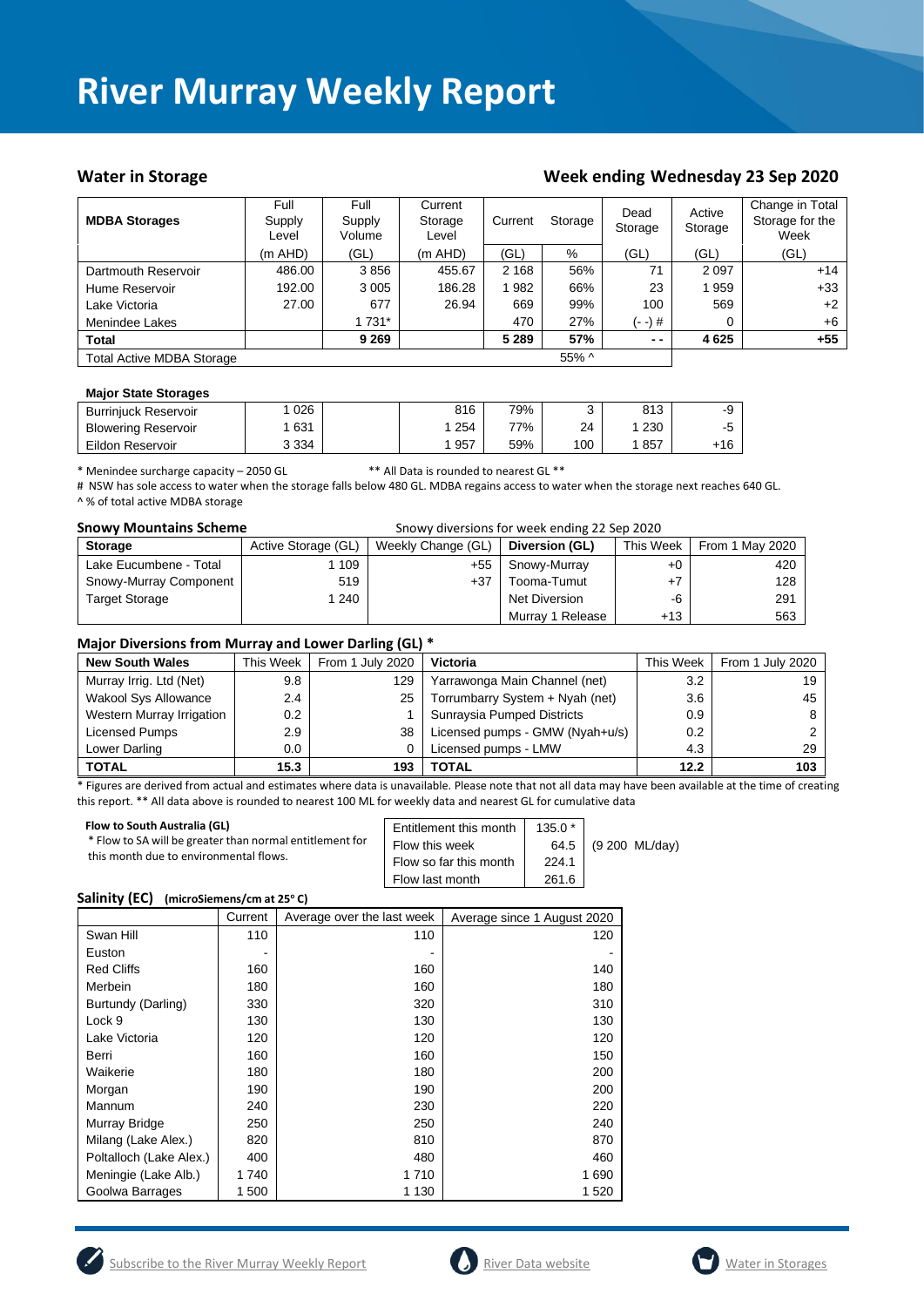

# MURRAY<mark>–</mark><br>DARLING

#### **River Levels and Flows Week ending Wednesday 23 Sep 2020**

|                                | Minor Flood<br>Stage     | Gauge | Height         | Flow     | Trend        | Average Flow this<br>Week | Average Flow last<br>Week |
|--------------------------------|--------------------------|-------|----------------|----------|--------------|---------------------------|---------------------------|
|                                |                          | local | (m)            |          |              |                           |                           |
| <b>River Murray</b>            | (m)                      | (m)   | AHD)           | (ML/day) |              | (ML/day)                  | (ML/day)                  |
| Khancoban                      | $\blacksquare$           |       |                | 2710     | F            | 3750                      | 4 0 5 0                   |
| Jingellic                      | 4.0                      | 2.05  | 208.57         | 7650     | F            | 7460                      | 7 3 5 0                   |
| Tallandoon (Mitta Mitta River) | 4.2                      | 1.58  | 218.47         | 970      | F            | 950                       | 950                       |
| Heywoods                       | 5.5                      | 2.13  | 155.76         | 4 3 5 0  | $\mathsf{R}$ | 4 1 2 0                   | 6 0 30                    |
| <b>Doctors Point</b>           | 5.5                      | 2.22  | 150.69         | 6 3 3 0  | R            | 5710                      | 7670                      |
| Albury                         | 4.3                      | 1.24  | 148.68         |          |              |                           |                           |
| Corowa                         | 4.6                      | 1.21  | 127.23         | 4 2 4 0  | F            | 5830                      | 6 0 5 0                   |
| Yarrawonga Weir (d/s)          | 6.4                      | 1.19  | 116.23         | 6980     | F            | 7 2 5 0                   | 6 3 9 0                   |
| Tocumwal                       | 6.4                      | 1.80  | 105.64         | 7 0 8 0  | S            | 6780                      | 5 8 4 0                   |
| Torrumbarry Weir (d/s)         | 7.3                      | 2.44  | 80.99          | 7 1 4 0  | F            | 7 0 0 0                   | 5 5 9 0                   |
| Swan Hill                      | 4.5                      | 1.44  | 64.36          | 7620     | $\mathsf{R}$ | 6790                      | 7 0 5 0                   |
| <b>Wakool Junction</b>         | 8.8                      | 3.03  | 52.15          | 8 2 8 0  | $\mathsf{R}$ | 7970                      | 10 270                    |
| Euston Weir (d/s)              | 9.1                      | 1.64  | 43.48          | 9 1 5 0  | F            | 9 1 7 0                   | 12 880                    |
| Mildura Weir (d/s)             |                          |       |                | 8790     | F            | 9590                      | 14 550                    |
| Wentworth Weir (d/s)           | 7.3                      | 2.99  | 27.75          | 8010     | F            | 9 3 7 0                   | 14 190                    |
| Rufus Junction                 | ä,                       | 3.65  | 20.58          | 7670     | F            | 8 3 6 0                   | 9 2 5 0                   |
| Blanchetown (Lock 1 d/s)       | $\overline{\phantom{a}}$ | 0.94  |                | 8 0 5 0  | F            | 8 3 7 0                   | 9 3 9 0                   |
|                                |                          |       |                |          |              |                           |                           |
| <b>Tributaries</b>             |                          |       |                |          |              |                           |                           |
| Kiewa at Bandiana              | 2.8                      | 1.82  | 155.05         | 1690     | F            | 1 500                     | 1580                      |
| Ovens at Wangaratta            | 11.9                     | 8.90  | 146.58         | 3 1 2 0  | F            | 2690                      | 2640                      |
| Goulburn at McCoys Bridge      | 9.0                      | 2.18  | 93.60          | 2 2 4 0  | F            | 2700                      | 3 1 5 0                   |
| Edward at Stevens Weir (d/s)   | 5.5                      | 1.19  | 80.96          | 910      | F            | 800                       | 810                       |
| <b>Edward at Liewah</b>        |                          | 1.50  | 56.88          | 860      | F            | 1 0 3 0                   | 1 2 1 0                   |
| Wakool at Stoney Crossing      |                          | 1.44  | 54.93          | 520      | F            | 530                       | 480                       |
| Murrumbidgee at Balranald      | 5.0                      | 1.75  | 57.71          | 1 3 2 0  | R            | 1 2 9 0                   | 1 370                     |
| Barwon at Mungindi             | 6.1                      | 3.21  |                | 130      | F            | 140                       | 170                       |
| Darling at Bourke              | 9.0                      | 4.16  | -              | 760      | F            | 830                       | 1 3 1 0                   |
| Darling at Burtundy Rocks      | $\blacksquare$           | 0.71  | $\blacksquare$ | 160      | R            | 150                       | 150                       |

Natural Inflow to Hume 12 170 12 000

(i.e. Pre Dartmouth & Snowy Mountains scheme)

**Weirs and Locks** Pool levels above or below Full Supply Level (FSL)

| Murray             | FSL (m AHD) | u/s     | d/s     |                       | FSL (m AHD) | u/s     | d/s     |
|--------------------|-------------|---------|---------|-----------------------|-------------|---------|---------|
| Yarrawonga         | 124.90      | $-0.18$ |         | No. 7 Rufus River     | 22.10       | $+0.01$ | $+1.34$ |
| No. 26 Torrumbarry | 86.05       | $-0.00$ |         | No. 6 Murtho          | 19.25       | $+0.12$ | $+0.31$ |
| No. 15 Euston      | 47.60       | $+0.00$ |         | No. 5 Renmark         | 16.30       | $+0.15$ | $+0.50$ |
| No. 11 Mildura     | 34.40       | $-0.01$ | $+0.19$ | No. 4 Bookpurnong     | 13.20       | $+0.30$ | $+0.91$ |
| No. 10 Wentworth   | 30.80       | $-0.04$ | $+0.35$ | No. 3 Overland Corner | 9.80        | $+0.03$ | $+0.50$ |
| No. 9 Kulnine      | 27.40       | $-0.01$ | $+0.10$ | No. 2 Waikerie        | 6.10        | $+0.20$ | $+0.41$ |
| No. 8 Wangumma     | 24.60       | $+0.01$ | $+0.21$ | No. 1 Blanchetown     | 3.20        | $+0.15$ | $+0.19$ |

#### **Lower Lakes FSL = 0.75 m AHD**

Lake Alexandrina average level for the past 5 days (m AHD)  $\Big| 0.82 \Big|$ 

| <b>Barrages</b>       | <b>Fishways at Barrages</b> |               |            |           |                        |                        |                            |  |  |
|-----------------------|-----------------------------|---------------|------------|-----------|------------------------|------------------------|----------------------------|--|--|
|                       | Openings                    | Level (m AHD) | No. Open   | Rock Ramp | <b>Vertical Slot 1</b> | <b>Vertical Slot 2</b> | <b>Dual Vertical Slots</b> |  |  |
| Goolwa                | 128 openings                | 0.72          | All closed |           | Open                   | Open                   |                            |  |  |
| Mundoo                | 26 openings                 | 0.73          | All closed |           |                        |                        | Open                       |  |  |
| <b>Hunters Creek</b>  |                             | ۰             |            |           | Open                   | -                      |                            |  |  |
| <b>Boundary Creek</b> | 6 openings                  | ۰.            |            |           | Open                   | -                      |                            |  |  |
| Ewe Island            | 111 gates                   | -             | All closed |           |                        |                        | Open                       |  |  |
| Tauwitchere           | 322 gates                   | 0.76          | 6          | Open      | Closed                 | Open                   |                            |  |  |

AHD = Level relative to Australian Height Datum, i.e. height above sea level